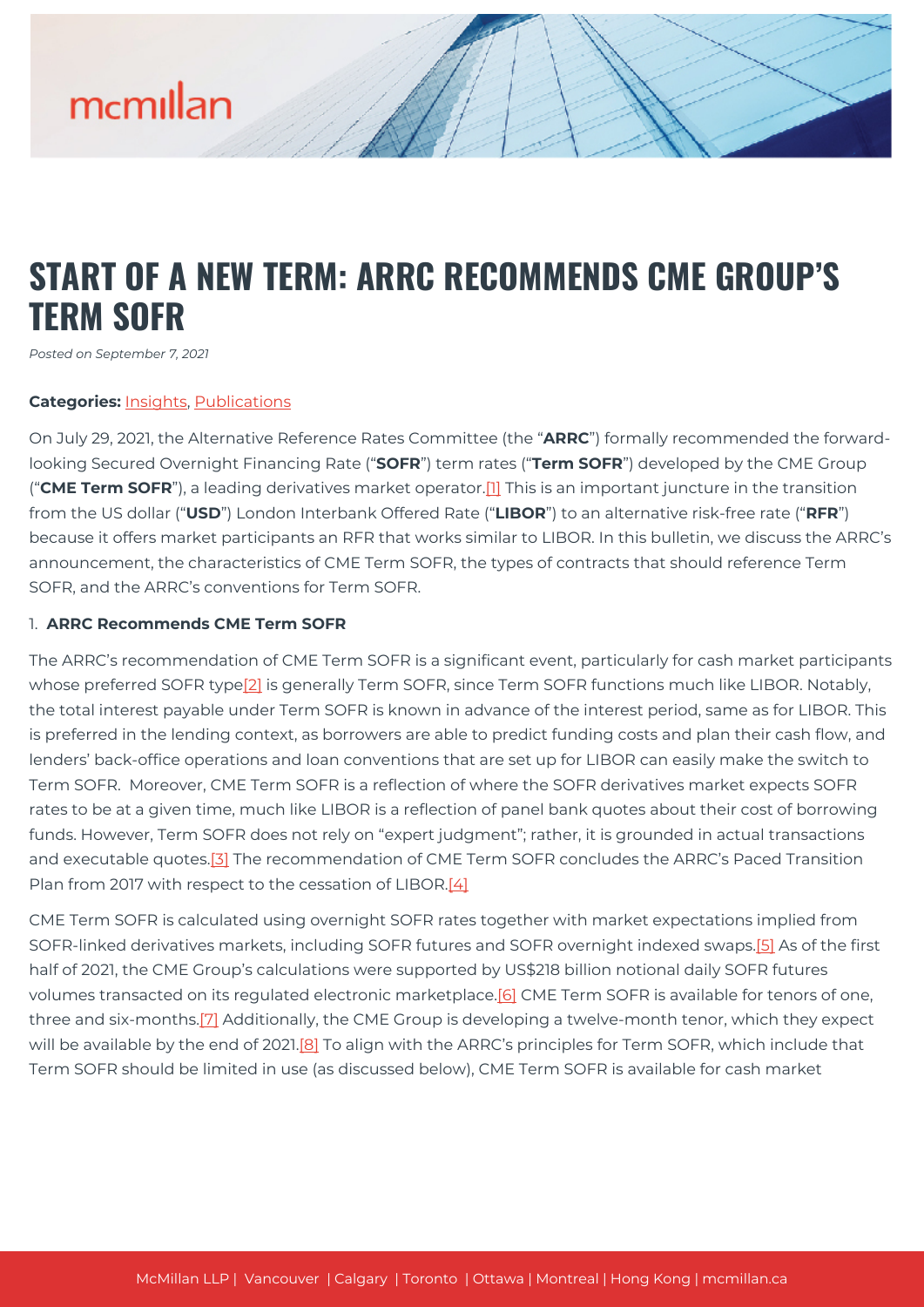transactions (which include business loans), derivatives that hedge cash instruments which are linked to Term SOFR, and certain securitizations that have underlying assets linked to Term SOFR[.\[9\]](#page--1-0) CME Group Benchmark Administration Limited is the administrator of CME Term SOFR.

The long-awaited recommendation of a Term SOFR rate is the end result of recently accelerating momentum in the area as the December 31, 2021 deadline for banks to cease issuing new USD LIBOR loans approaches. On April 20, 2021, the ARRC released key principles to guide its recommendation of Term SOFR[.\[10\]](#page--1-0) These key principles are that Term SOFR should: (1) meet the ARRC's criteria for alternative reference rates; (2) be rooted in a robust and sustainable base of derivatives transactions over time; and (3) have limited scope of use, to avoid usage that impacts the number of SOFR-linked derivatives transactions, since those underlying transactions are used to construct the rate itself[.\[11\]](#page--1-0) One day after the ARRC released its key principles, on April 21, 2021, the CME Group announced that it had developed CME Term SOFR.[\[12\]](#page--1-0)

Shortly thereafter, on May 6, 2021, the ARRC released a set of market indicators that would need to exist in order for it to recommend a Term SOFR rate. These indicators are: (1) continued growth in overnight SOFRlinked derivatives volumes; (2) continued deepening of SOFR derivatives liquidity; and (3) visible growth in offerings of cash products, including loans, linked to SOFR averages, either in advance or in arrears[.\[13\]](#page--1-0)

The ARRC's recommendation of CME Term SOFR followed soon after the announcement of the "SOFR First" initiative of the Interest Rate Benchmark Reform Subcommittee of the Commodity Futures Trading Commission's Market Risk Advisory Committee (the "**CFTC Subcommittee**"), which prioritizes trading in SOFR rather than LIBOR.<sup>[14]</sup> On July 26, 2021, the CFTC Subcommittee's recommended market best practice requiring a switch in interdealer trading conventions from LIBOR to SOFR for USD linear interest rate swaps took effect.[\[15\]](#page--1-0) This resulted in increased liquidity in the SOFR derivatives market, thereby satisfying the last of the three market indicators required by the ARRC to support the recommendation of a Term SOFR rate.<sup>[16]</sup>

### 2. **Types of Contracts That Should Use CME Term SOFR**

The ARRC has set out its best practice recommendations for the use of Term SOFR[.\[17\]](#page--1-0) In particular, the ARRC has made it clear that it continues to support all types of SOFR, and generally recommends that market participants use overnight SOFR and SOFR averages, due to their robustness, especially in markets that have successfully adopted these rates, including consumer products (e.g. adjustable mortgages and student loans), floating rate notes and most securitizations[.\[18\]](#page--1-0)

The ARRC supports the use of Term SOFR as a fallback for legacy bilateral and syndicated business loans, floating rate notes, and securitizations, consistent with its recommended fallback language for these products. It also supports the use of Term SOFR in new contracts in areas where the transition to the use of overnight SOFR and SOFR averages has been difficult, particularly in syndicated credit facilities, middle market loans and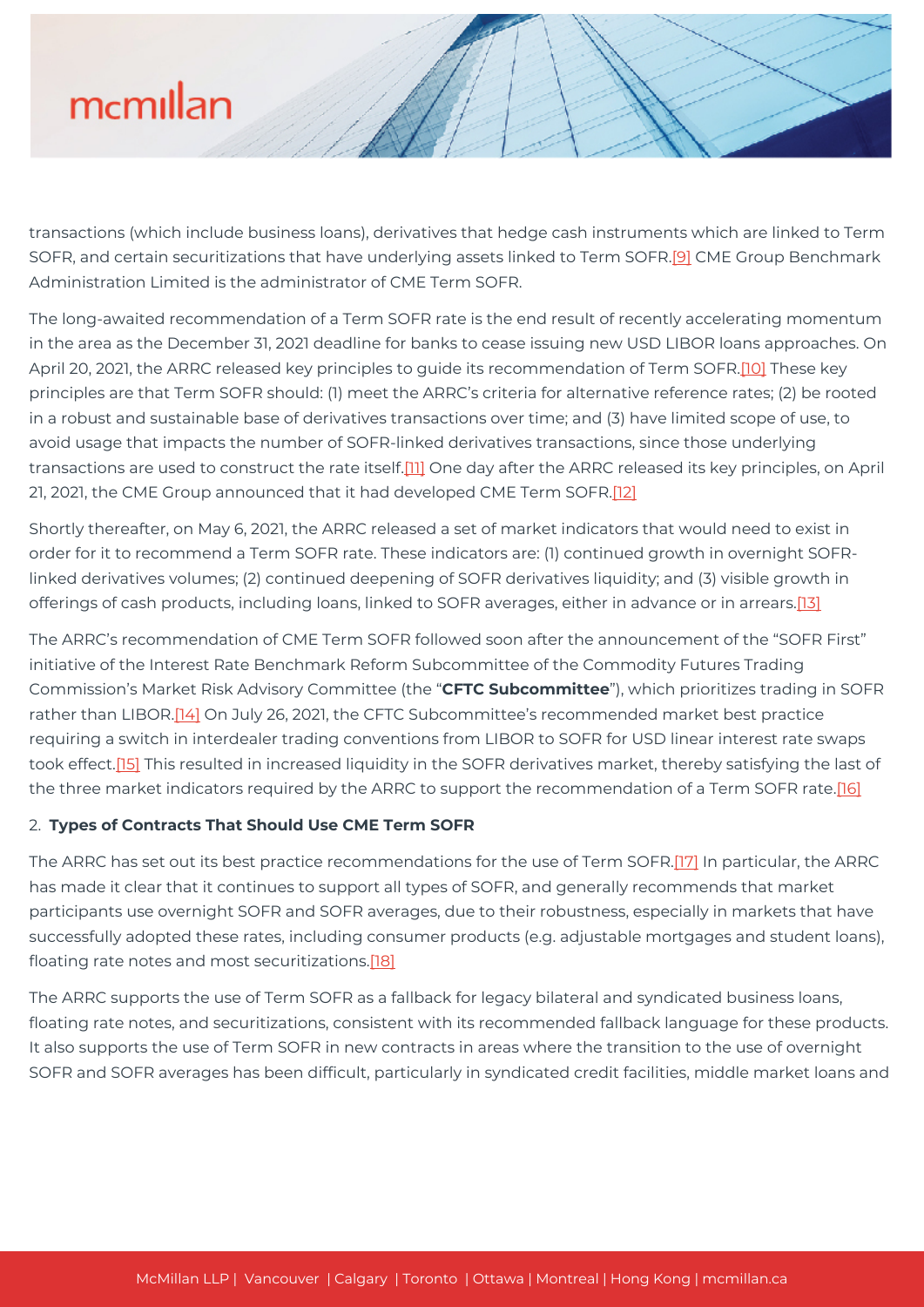trade finance loans. The ARRC also supports using Term SOFR for certain securitizations that hold underlying business loans or other assets that reference Term SOFR, where those assets cannot easily switch to another variation of SOFR.[\[19\]](#page--1-0)

The ARRC does not support the use of Term SOFR in most derivatives markets, since these markets already reference SOFR compounded in arrears, and since the transition of derivatives markets to the most robust RFRs (as opposed to Term SOFR) is needed to ensure financial stability.[\[20\]](#page--1-0) However, the ARRC does support the use of Term SOFR for end-user facing derivatives that hedge cash products using Term SOFR. The ARRC's position on the use of Term SOFR in derivatives markets is meant to avoid the use of Term SOFR in a way that reduces the number of transactions in the underlying derivatives markets that are needed to construct Term SOFR, in alignment with its key principles for Term SOFR[.\[21\]](#page--1-0)

Many credit agreements incorporate ARRC-recommended LIBOR fallback provisions with an RFR waterfall that includes Term SOFR (the definition of which includes the requirement that it is selected or recommended by the applicable governmental body) as the first step in the waterfall. Therefore, given the ARRC's formal recommendation of CME Term SOFR, at the time that the fallback provisions come into effect based on the terms of the fallback language, these credit agreements will fallback to CME's Term SOFR. New credit agreements that will use Term SOFR as the initial interest rate, and those that will be amended to incorporate Term SOFR, need to be carefully drafted with due consideration to the ARRC's conventions for Term SOFR, which are summarized below.

### 3. **Conventions for Term SOFR**

In anticipation of recommending CME Term SOFR, on July 21, 2021, the ARRC Business Loans Working Group released recommended conventions for the use of Term SOFR (as well as SOFR averages applied in advance) in syndicated and bilateral business loans.[\[22\]](#page--1-0) Many of the conventions are similar to those used for LIBOR.

The conventions for new Term SOFR loans include the following[:\[23\]](#page--1-0)

- **Reference Sources**: CME Term SOFR can be licensed from the CME Group and is available via CME DataMine, CME's Market Data Platform and data redistribution partners such as Bloomberg and Refinitiv.
- **Rate Publication and Interest Periods**: CME Term SOFR will be calculated on each day that the Federal Reserve Bank of New York calculates and publishes SOFR. As mentioned above, CME Term SOFR is available for interest periods of one, three and six-months, same as LIBOR.
- **Business Day Calendar**: The calendar referenced in credit agreements should be based on "US Government Securities Business Days", which is defined as any day except for a Saturday, Sunday or a day on which the Securities Industry and Financial Markets Association recommends that the fixed income departments of its members close for the entire day for purposes of trading in US government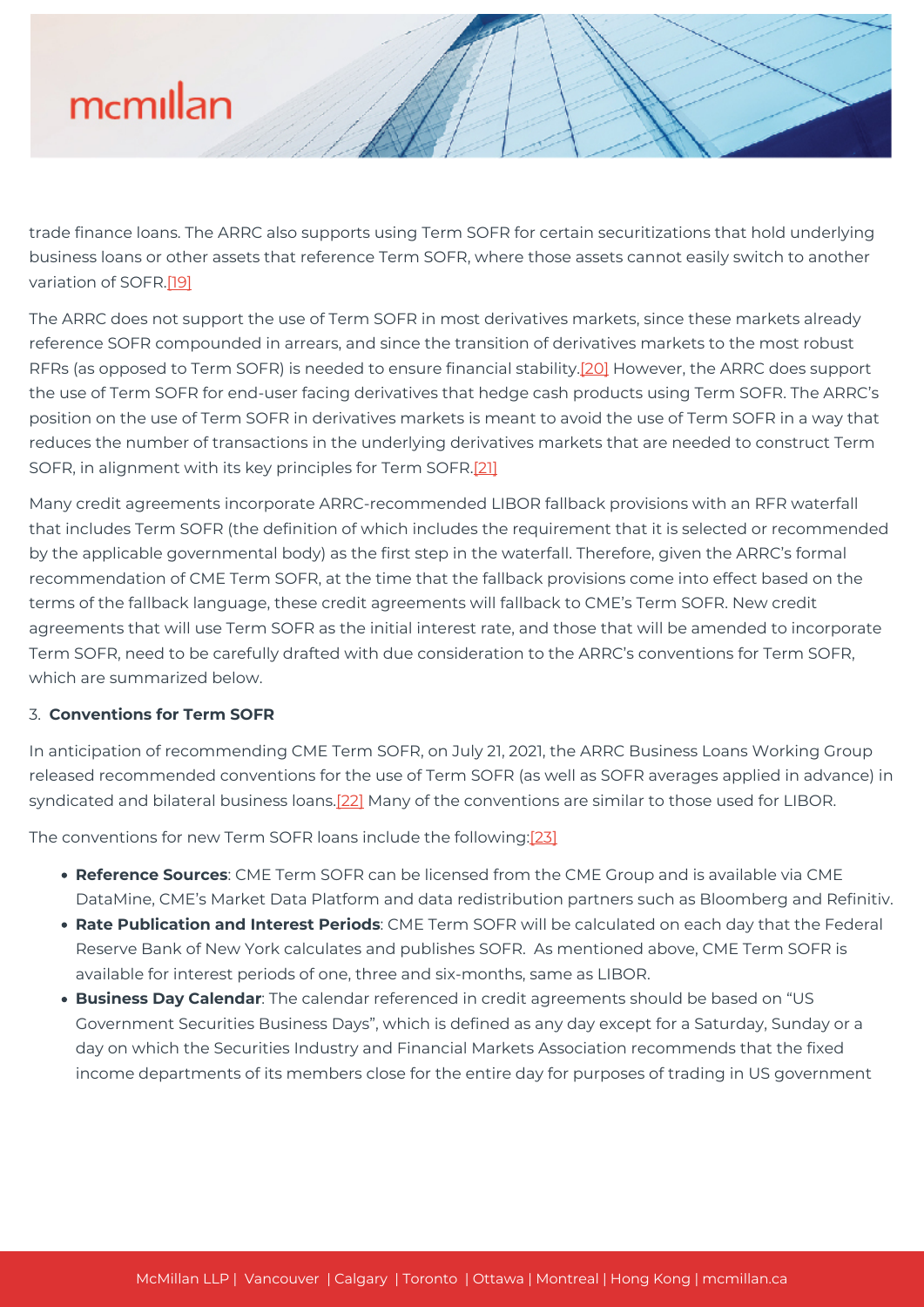securities.

- **Business Day Convention**: Payments that are scheduled to be paid on a day that is a non-business day will be made on the next business day, unless that business day falls in the next calendar month, in which case the interest payment date will be the prior business day.
- **Lookback or Interest Rate Determination Date**: Term SOFR that is published two (2) US Government Securities Business Days before the first day of the interest period should be used to set the rate for the applicable interest period, same as for LIBOR.
- **Borrowing Notices**: Notice of borrowing requests should be made three (3) US Government Securities Business Days prior to the borrowing date, same as for LIBOR.
- **Day-count**: The recommended day-count is actual/360 days, but it is possible to use other day-counts (e.g. actual/365 days).
- **Funding Losses**: Language regarding funding losses may be inserted into credit agreements, such as losses due to intra-period prepayments or conversions.
- **Interest Rate Floors**: Any interest rate floor should apply to Term SOFR.
- **Rounding**: Term SOFR is calculated to five decimal places and dollar amounts can be calculated to two decimal places, same as for LIBOR.
- **Temporary Unavailability**: Credit agreements should include a temporary fallback convention if Term SOFR is not published for a short period of time, similar to LIBOR.
- **Fallback Language**: Credit agreements should include robust fallback language, such as the ARRC's recommended fallback language for syndicated and bilateral business loans.

Most of the above conventions would apply to legacy LIBOR loans that fallback to Term SOFR. In addition, in such legacy credit agreements, a spread adjustment would be applied to Term SOFR, and any interest rate floor would apply to the sum of Term SOFR plus the applicable spread adjustment.[\[24\]](#page--1-0) The conventions are voluntary.

### 4. **Conclusion**

Cash market participants who have been eagerly awaiting the development of Term SOFR, due to its similarities to LIBOR, will welcome the ARRC's recommendation of CME Term SOFR. Indeed, the ARRC's recommendation of a Term SOFR rate is a key stepping-stone in the transition away from USD LIBOR. Lenders and borrowers can now accelerate this transition by becoming familiar with CME Term SOFR and how it can be used in their loan documents.

We will continue to monitor progress with respect to the cessation of LIBOR and will provide updates as notable milestones occur.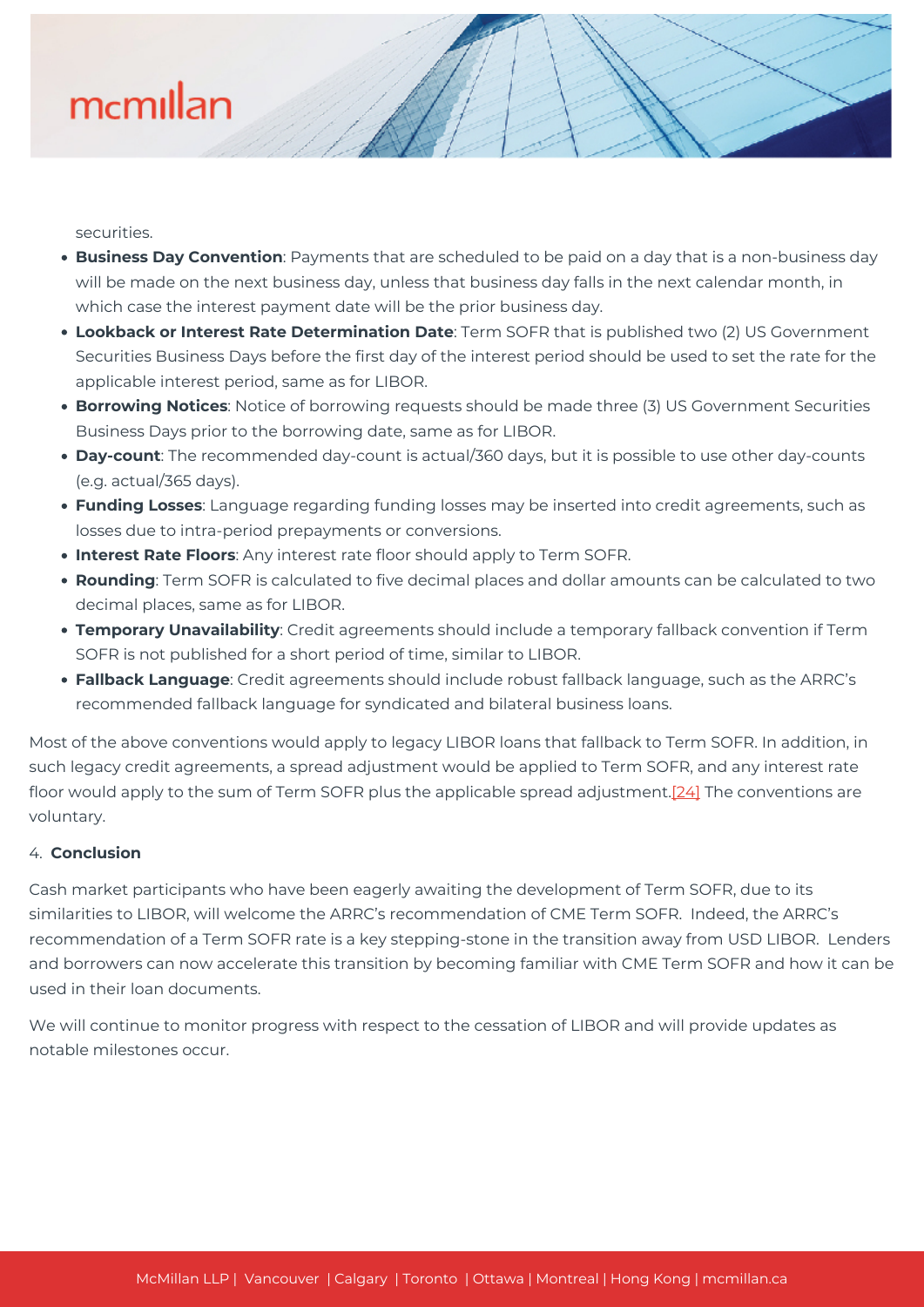

[1][ps2id id='1' target="/] Alternative Reference Rates Committee, "[ARRC Formally Recommends Term SOFR](https://www.newyorkfed.org/medialibrary/Microsites/arrc/files/2021/ARRC_Press_Release_Term_SOFR.pdf)" (29 July 2021). [Term SOFR Recommended].

[2][ps2id id='2' target=''/] For additional information about the different types of SOFR, please see our July 2021 bulletin, [SOFR Fundamentals: What We Know SO-FAR.](https://mcmillan.ca/insights/sofr-fundamentals-what-we-know-so-far/)

[3][ps2id id='3' target="/] CME Group, "[CME Term SOFR Reference Rates"](https://www.cmegroup.com/market-data/cme-group-benchmark-administration/term-sofr.html) (Accessed 3 September 2021).

[4][ps2id id='4' target=''/] *Supra*, note 1 [Term SOFR Recommended]; see also Alternative Reference Rates Committee, "[Transition from LIBOR](https://www.newyorkfed.org/arrc/sofr-transition#pacedtransition)" (Accessed 3 September 2021).

[5][ps2id id='5' target=''/] *Supra*, note 3; CME Group, ["CME Group Announces Launch of CME Term SOFR](https://www.cmegroup.com/media-room/press-releases/2021/4/21/cme_group_announceslaunchofcmetermsofrreferencerates.html) [Reference Rates"](https://www.cmegroup.com/media-room/press-releases/2021/4/21/cme_group_announceslaunchofcmetermsofrreferencerates.html), (21 April 2021), [CME Announcement]; CME Group, "[CME Term SOFR Reference Rates](https://www.cmegroup.com/market-data/files/cme-term-sofr-reference-rates-benchmark-methodology.pdf) [Benchmark Methodology"](https://www.cmegroup.com/market-data/files/cme-term-sofr-reference-rates-benchmark-methodology.pdf) (21 April 2021).

[6][ps2id id='6' target=''/] CME Group, "[CME Term SOFR Reference Rates, FAQ](https://www.cmegroup.com/market-data/files/cme-term-sofr-reference-rates-faq.pdf)" (30 July 2021).

[7][ps2id id='7' target=''/] *Supra*, note 5 [CME Announcement].

[8][ps2id id='8' target=''/] *Supra*, note 6.

[9][ps2id id='9' target=''/] *Supra*, note 6.

[10][ps2id id='10' target=''/] *Supra*, note 1.

[11][ps2id id='11' target="/] Alternative Reference Rates Committee, ["Key Principles to Guide the ARRC as it](https://www.newyorkfed.org/medialibrary/Microsites/arrc/files/2021/20210420-term-rate-key-principles) [Considers the Conditions in Believes are Necessary to Recommend a Forward-Looking SOFR Term Rate"](https://www.newyorkfed.org/medialibrary/Microsites/arrc/files/2021/20210420-term-rate-key-principles) (20 April 2021).

[12][ps2id id='12' target=''/] *Supra*, note 5 [CME Announcement].

[13][ps2id id='13' target="/] Alternative Reference Rates Committee, ["ARRC Identifies Market Indicators to](https://www.newyorkfed.org/medialibrary/Microsites/arrc/ files/2021/20210506-term-rate-indicators-press-release) [Support a Recommendation for a Forward-Looking SOFR Term Rate](https://www.newyorkfed.org/medialibrary/Microsites/arrc/ files/2021/20210506-term-rate-indicators-press-release)" (6 May 2021).

[14][ps2id id='14' target="/] Alternative Reference Rates Committee, ["ARRC Welcomes MRAC Subcommittee's](https://www.newyorkfed.org/medialibrary/Microsites/arrc/files/2021/20210608-arrc-release-supporting-mrac-announcement-final) [Recommended Dates for Transitioning Interdealer Swap Market Trading Conventions to SOFR"](https://www.newyorkfed.org/medialibrary/Microsites/arrc/files/2021/20210608-arrc-release-supporting-mrac-announcement-final) (9 June 2021) [ARRC Welcomes MRAC]. See also Commodity Futures Trading Commission, ["CFTC's Interest Rate Benchmark](https://www.cftc.gov/PressRoom/PressReleases/8394-21) [Reform Subcommittee Recommends July 26 for Transitioning Interdealer Swap Market Trading Conventions](https://www.cftc.gov/PressRoom/PressReleases/8394-21) [from LIBOR to SOFR](https://www.cftc.gov/PressRoom/PressReleases/8394-21)" (8 June 2021) and Commodity Futures Trading Commission, ["CFTC Market Risk Advisory](https://www.cftc.gov/PressRoom/PressReleases/8409-21) [Committee Adopts SOFR First Recommendation at Public Meeting](https://www.cftc.gov/PressRoom/PressReleases/8409-21)" (13 July 2021).

[15][ps2id id='15' target=''/] *Ibid*., ARRC Welcomes MRAC.

[16][ps2id id='16' target=''/] *Ibid*., ARRC Welcomes MRAC.

[17][ps2id id='17' target="/] See Alternative Reference Rates Committee, ["ARRC Best Practice Recommendations](https://www.newyorkfed.org/medialibrary/Microsites/arrc/files/2021/ARRC_Scope_of_Use.pdf) [Related to Scope of Use of the Term Rate](https://www.newyorkfed.org/medialibrary/Microsites/arrc/files/2021/ARRC_Scope_of_Use.pdf)" (21 July 2021, as updated 27 August 2021).

[18][ps2id id='18' target=''/] *Ibid*.

[19][ps2id id='19' target=''/] *Ibid*.

[20][ps2id id='20' target=''/] *Ibid*.